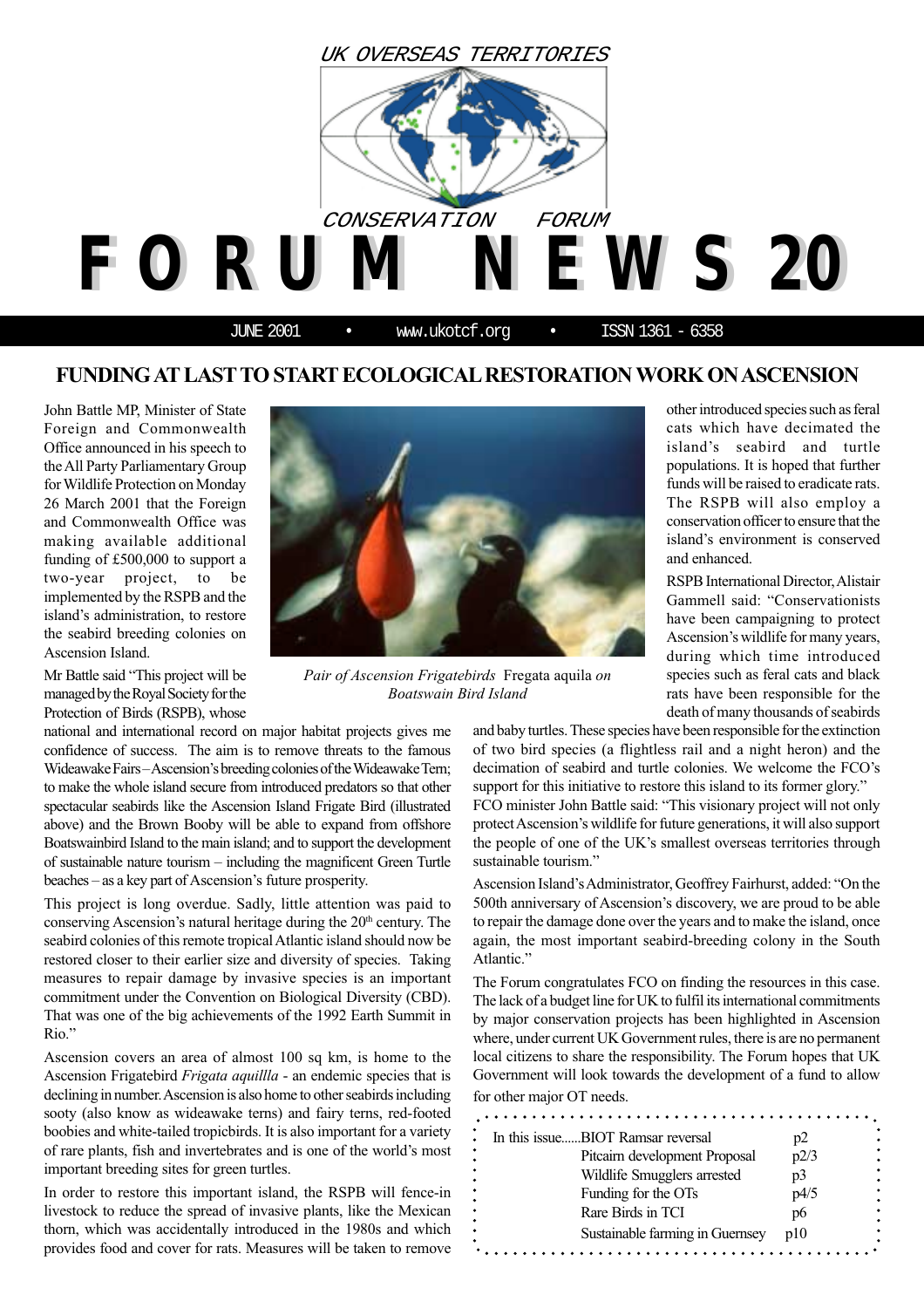# **BRITISH INDIAN OCEAN TERRITORY: RAMSAR REVERSAL**

The repercussions rumble on of last November's court decision requiring UK Government to allow the former inhabitants of the Territory to return. All people of good will wish the Ilois well in their desire to return to their islands of origin (see *Forum News* February 2001) and all interested in conservation of the Chagos Archipelago hope that it will remain worthy of World Heritage listing. Are the two desires compatible? Yes, think the Friends of the Chagos.

The BIOT and British Governments are undertaking careful and important studies of the feasibility of re-settlement. Rightly so, for there are many imponderables, ranging from the long-term effects of global warming on water supplies to the viability of economic activity relying on the Archipelago's northern atolls. The trouble is that care of the environment cannot be put on hold pending the outcome of the feasibility studies. Yet that would be the effect of accepting Government views put to the Forum at their meeting on 1 March 2001.

In 1997 the BIOT Government undertook to list Ramsar sites within a year and in three subsequent annual statements described progress towards achieving this commitment. On 1 March 2001 the Forum was instead told that the planned sites would be held in abeyance, with the idea of designation 'if and when circumstances permit'. The Friends of the Chagos have put it to government that this line is contrary to their longstanding commitment to treat the Chagos with no less strict regard for natural heritage considerations than places actually nominated as World Heritage Sites; human activities, they say, should be adapted to the exigencies of the site, not the other way about. They have also pointed out that the Ramsar principle of 'wise use' coincides with the interests of the Ilois: its main requirement is 'sustainable utilisation for the benefit of mankind in a way compatible with the natural properties of the ecosystem'. Watch this space!

Nigel Wenban-Smith Chairman, Friends of Chagos, UKOTCF British Indian Ocean Territory Working Group

### **PITCAIRN DEVELOPMENT PROPOSAL**

In February the media in New Zealand and UK revealed major development proposals for the Pitcairn Islands. A consortium of New Zealand businessmen had put their \$50 million project to the Islanders who, after initial doubts, indicated interest in pursuing the proposal. If this proposal comes to pass, it will not only represent the most radical change in the Pitcairn way of life since the Bounty mutineers settled in 1790, but will also carry major environmental risks.

The development would potentially involve three islands in the Pitcairn group. On the tiny uninhabited atoll of Oeno, 90 miles to the northeast of Pitcairn, a 1200-metre airstrip would be constructed if the plan proceeds. This airstrip would have to stretch out into the pristine lagoon. It would be the main access point for tourists, for whom a 30-bed hotel would be constructed also on the 60 hectares of land. Presumably outsiders would staff the hotel. How the thousands of seabirds nesting on this atoll would react to the intrusion remains to be assessed. Nor is it yet clear how the unique molluscs of the lagoon would cope with the changed water-flow and, possibly, the hotel's effluent. From Oeno, visitors would be taken to two other islands in the group. On the World Heritage Site of Henderson Island, a 20-bed 'Environmental Protection Facility' is planned. This facility appears to be a hotel under another name. The presence of any such permanent structure coupled with a jetty to improve access through the reef must increase the chance that alien plants and animals will establish



airstrip. Such an airstrip would probably be constructed in an area already cloaked with weedy vegetation, and would therefore not be especially damaging environmentally. It would also reduce the Islanders' isolation and increase access to medical help, which would



*Pitcairn Islanders working on the beach*

themselves on Henderson. The fact that the raised coral island of Henderson is remarkably free of such aliens is one of the reasons for its World Heritage status. Another is the large suite of endemic plants

be welcome, as would the tourist income. The company is seeking exclusive

development rights to Oeno and Henderson. But Alistair Gammell, International Director for the Royal Society for the Protection of Birds, has asked the British Government to make it clear that these islands "are not for sale"(see next page for RSPB comment).

The company is also proposing a fish processing facility on Pitcairn, in return for exclusive access to the 200-mile fishing zone around the Pitcairn Islands. At this stage the conservation community in the UK and New Zealand would be pleased to see environmentally sensitive developments on Pitcairn that would enhance the Island's economic prospects. But the community is also pressing the British Government to ensure that any developments on Oeno and Henderson are subject to the most rigorous scrutiny. If these uniquely lovely places were spoilt, the entire world would be the loser.

Conservationists have expressed regret to UK Government on the lack of

guidance on strategic planning to the Pitcairn Islands, the lack of support and the limiting of involvement to a reactive response to external proposals.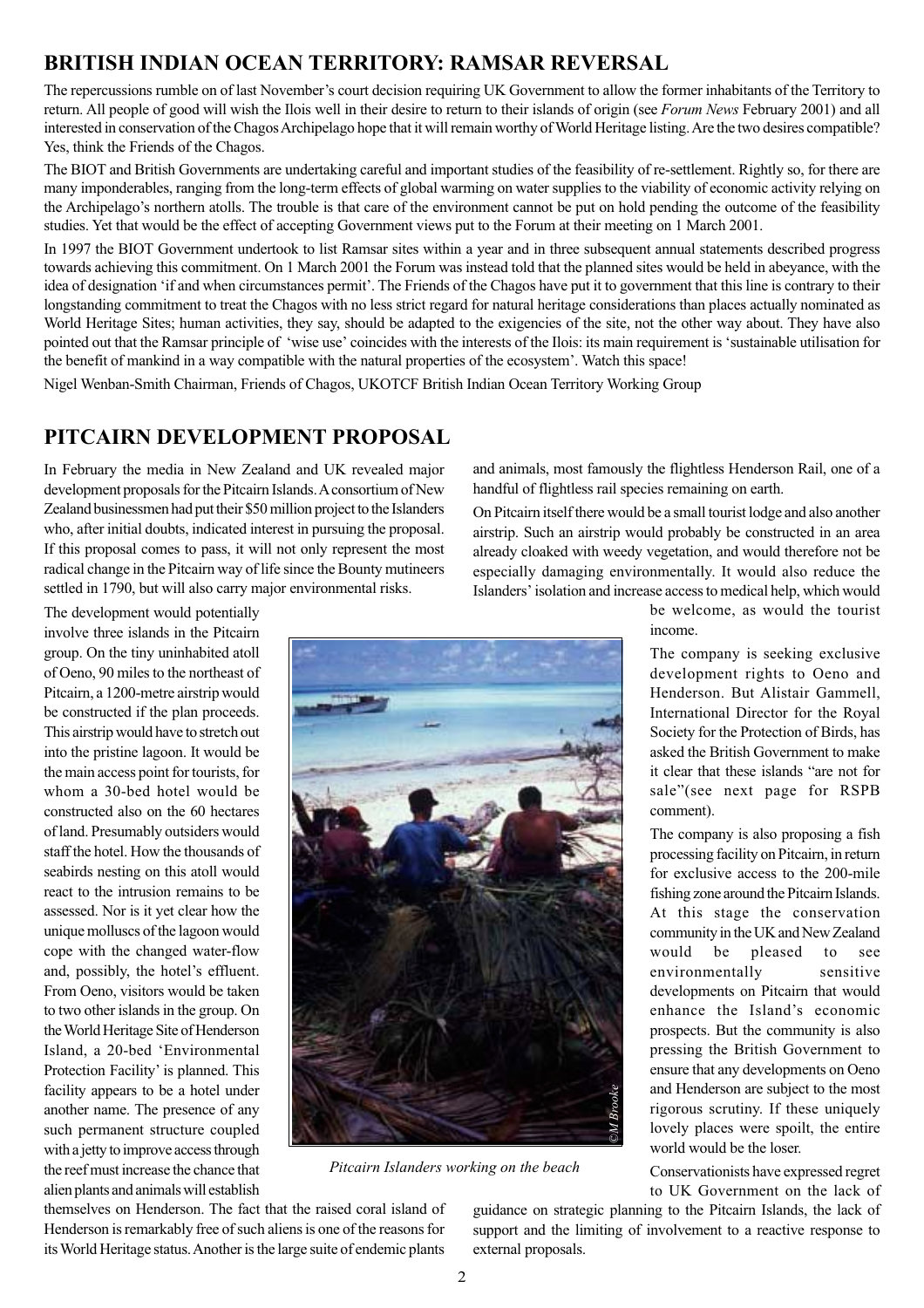# **TOURISM DEVELOPMENT THREATENS WORLD HERITAGE SITE Pitcairn Island wildlife and culture under threat**

The RSPB has written to the UK Government, expressing outrage over a New Zealand company's plan to develop islands in Pitcairn, one of the UK's Overseas Territories. Pitcairn Island is best known as the place where Fletcher Christian and the other Bounty mutineers settled with their



Polynesian brides. The current, dwindling population of about 50 people is descended from them. The islands of Henderson and Oeno are both uninhabited.

Henderson Island is a World Heritage Site with many endemic plants and invertebrates. It has three bird species unique to the island: the flightless Henderson rail, the beautiful Henderson Lorikeet and the Henderson fruit-dove. The Pitcairn warbler is found only on Henderson and a few neighbouring islands. (Also the Henderson Petrel was recently split from its nearest relative.)

Oeno is a tiny pristine coral atoll with unique marine life living in its lagoon and many nesting seabirds. An airstrip would occupy a large proportion of the island if the development went ahead. Alistair Gammell, RSPB's International Director said today "We support Pitcairn islanders in their wish to have an airstrip on Pitcairn, which would do much to develop and sustain the Pitcairn community and a hotel for tourists on the island would also bring income and provide local employment. However developing hotels and other infrastructure on Oeno and Henderson, both of which are uninhabited islands of global importance for biodiversity, is unacceptable."

He continued: "The development of these uninhabited islands would not provide employment for Pitcairn islanders, who would more than be fully employed at any facility on Pitcairn itself. Development would inevitably damage these two islands and possibly lead to the extinction of endemic species. We call on the UK Government to quickly make clear that, whilst they welcome proposals for Pitcairn itself, Oeno and Henderson islands are not for sale and are off-limits to developers."

Alistair Gammell, RSPB International Director +44 1767 680551

# **WILDLIFE SMUGGLERS ARRESTED IN GRAND CAYMAN**

Three wildlife smugglers were deported from the Cayman Islands on 2nd March after having spent a month in prison awaiting trail. The three came under suspicion when a local resident alerted the National Trust for the Cayman Islands. He remembered concern over collecting lizards from the Bahamas and 112 curly-tailed lizards from Grand Cayman. In smaller numbers there were other reptiles and amphibians, marine life, terrestrial invertebrates and a collection of bromeliads, cacti and ferns. CITES restricted material included 4 endemic ground boas, and 13 endemic

mid 1990's. After inquiries and further report the Trust learned that the three men were posing as academic researchers while collecting live reptiles in considerable numbers, but they had made no recent contact with local officials and had not been issued with export permits. In a closely coordinated operation involving the Trust, the Department of Agriculture, Customs, Immigration, Department of Environment, Civil Aviation, Royal Cayman Island Police and the private security firm Intelsec, all

by the same individual in the



*From left to right: Jurgen Geisler, Harald Endig and Joachim Schmidt*

possible routes for illegal export were monitored and the men were followed until they checked in at the airport. Bags seized by customs contained 930 endemic Grand Cayman anole lizards, 140 curly-tailed

Full story and more pictures on the Cayman National Trust Web site: www.caymannationaltrust.org

they cannot operate anywhere ever again.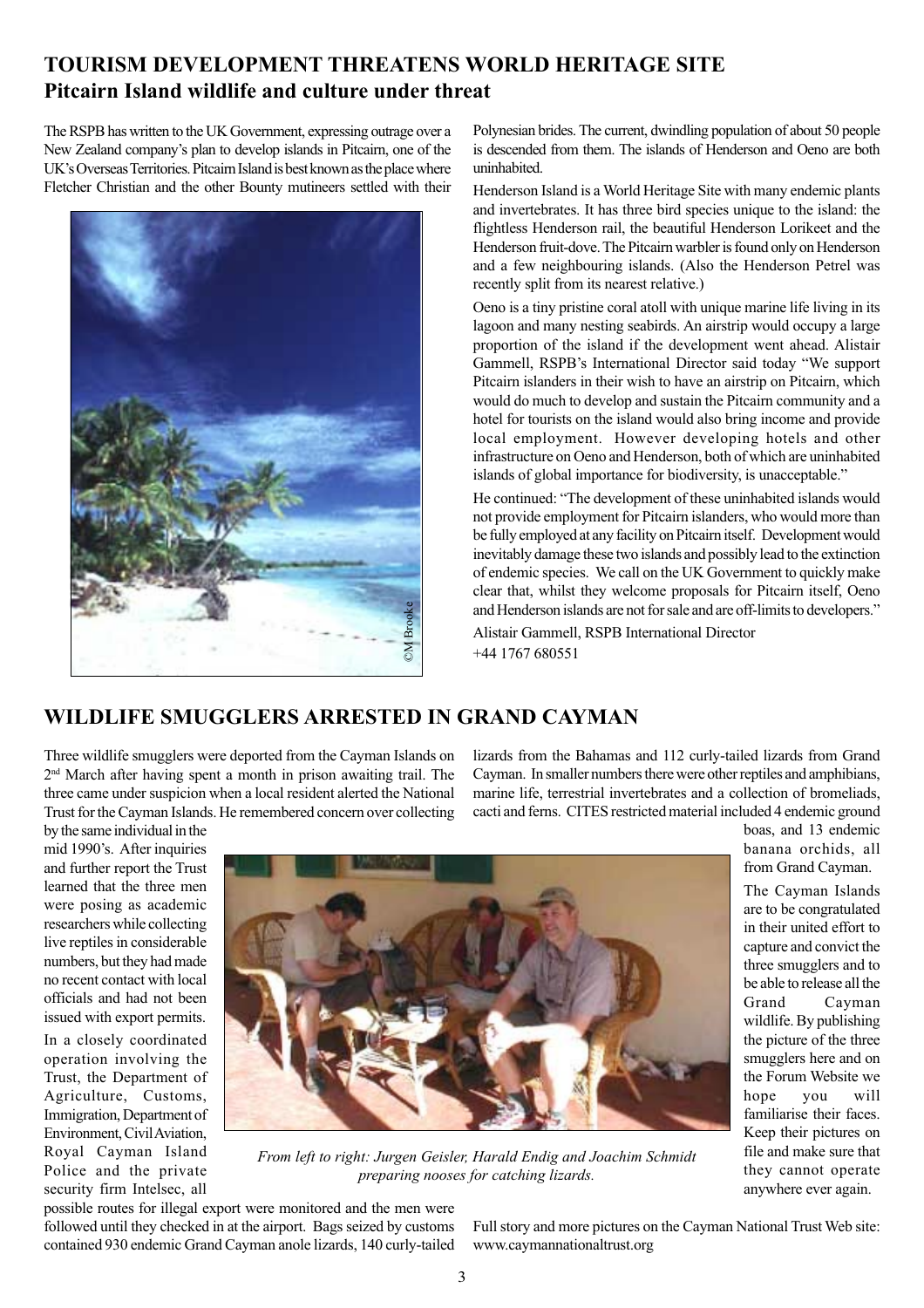# **FUNDING AND FAILURE TO FUND ENVIRONMENTAL WORK FOR THE OVERSEAS TERRITORIES**

The FCO Environment Fund for the Overseas Territories has successfully funded a variety of projects. A selected list of projects funded in the financial year 2000/2001 is given below. It is intended that project information be published on the FCO and UKOTCF websites as soon as possible. Priorities for the future of the fund will include projects reflecting the priorities of the environment charter and those aimed at building capacity to produce environmental legislation.

UK Government's 1999 White Paper on the Overseas Territories announced both the FCO's Environment Fund for Overseas Territories and a fund in the Department for International Development (DFID) to support work in UKOTs in recognition that they were largely excluded from support under the Global Environment Facility, despite UK's contribution to this. DFID had not yet implemented this OT Global Environment Programme (OT GEP). Due to a wide range of cut backs in DFID, the Overseas Territories Unit has been asked to cut £8m over three years. Emphasis in cuts is in programmes not yet started. One of the funds to suffer is the OT GEP fund, which has now been postponed, even though it had been finally approved internally early in the year. This decision will be reconsidered in a year's time.

News of this announcement was met by much frustration, particularly for the more impoverished territories of Anguilla, Turks & Caicos Islands, St Helena, Tristan da Cunha, Pitcairn and Montserrat, all of which have island ecosystems that support wildlife found nowhere else. Developmental pressures are intense in all these territories and include such proposed developments as a cruise-ship port for Turks and Caicos, airport and hotel complex on Pitcairn and the clearing of mangroves for tourist facilities in the Caribbean.

At meetings with Government, the Forum recalled that this fund had been a White Paper commitment, announced two years earlier at the same time as the FCO's fund, but never put in place. Whereas the FCO fund had been operative throughout that time, DFID have spent time and funds on consultants, and have asked the OTs and NGOs similarly to contribute their own limited resources to consultations and the preparation of proposals – resources now wasted.

The UK Department of the Environment, Transport & the Region's (DETR) Darwin Initiative will be 10 years old at the World Summit on Sustainable Development next year, corresponding with the 10<sup>th</sup> anniversary of the Earth Summit in Rio de Janeiro in 1992. Particularly in recent years, the Darwin Initiative has funded several important projects in UKOTs. Full details can be found on DETR's web site: www.environment.detr.gov.uk/darwin.

# **FCO ENVIRONMENT FUND FOR THE OVERSEAS TERRITORIES (EFOT) Some of the projects approved in Financial Year 2000-2001**

#### **Title:** *Breath of Fresh Air* **video and DVD**

Purpose: To spread greater awareness of the rich biodiversity of

the UK's Overseas Territories and to inform and motivate those involved in conserving and managing sustainably their natural living.

E.T.V. Productions made a *Breath of Fresh Air* for the FCO in video and DVD format. The theme is the rich biodiversity of the UK Overseas Territories, picking up key topics from a conference organised by FCO and the Forum at the Zoological Society of London (chaired by Nick Ross): Introducing the Overseas Territories; marine ecosystems (coral reefs, mangroves); Tourism – threat or promise?; planning for sustainable development. There is a moving message from Sir David Attenborough about the fragility of the Overseas Territorie's precious natural heritage; and the video ends with the London Community Gospel Choir in an exciting rearrangement of Joni Mitchell's *Big Yellow Taxi*.

#### **Title: Teaching Support pack for** *A Breath of Fresh Air* **video/DVD**

Purpose: To provide secondary schools and environmental organisation in the Overseas Territories with material to help them use the video/DVD *A Breath of Fresh Air* to raise public awareness of environmental issues. The support packs will also be presented to other small island countries and territories to encourage them to share their experience of environmental issues with the UK Overseas Territories.



*Martin Drury of the National Trust speaking at Calpe 2000*

Anyone interested in further information about the support pack should contact Environment Policy Department FCO (Environment@fco.gov.uk)

### **Title: Gibraltar Calpe 2000 Conference (Gibraltar 28 September to 1 October 2000)**

Purpose: Support for a major environmental conference in Gibraltar to enable wide participation from the UK's Overseas Territories (see report in *Forum News* 19).

Details: www.ukotcf.org and www.gibraltar.gi/gonhs

#### **Title: Database Module on Conservation Areas in UK Overseas Territories**

Purpose: To provide access to and use of information on conservation of areas (both terrestrial and marine) in the UK Overseas Territories.

This module, whose development is in progress, will assist in the recording of areas of conservation interest to raise awareness of their value and facilitate protection measures; encourage the development of open

consideration of development proposals by planning authorities and the participation of local people by making information readily available; assist in compiling the reports required under international conventions; help exchange information on best practice between UKOTs (and elsewhere) on site-management and avoiding negative impacts.

Website: www.ukotcf.org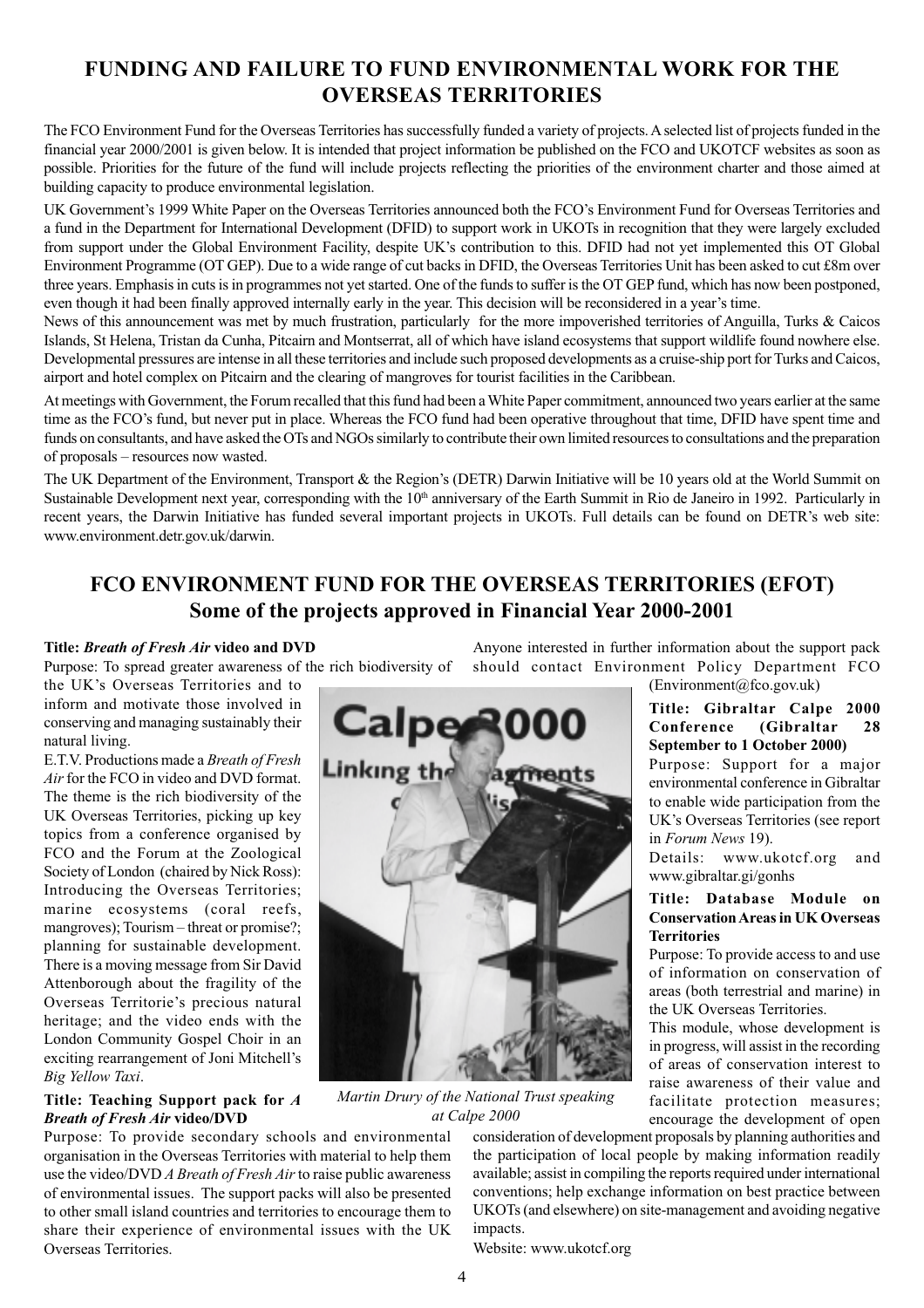#### **Title: Natural History of St Helena and Ascension (Book**)

Purpose: To support the publication with extensive colour illustrations of a comprehensive study of the natural history of St Helena and Ascension as a key resource for the better understanding and management of the natural living resources of these remote Atlantic islands

#### **Title: Falkland Islands Freshwater Lake Sediments and Environmental Change.**

Purpose: To study the freshwater lakes of the Falkland Islands with reference to biodiversity, climate change and water quality of freshwater lakes in the Falkland Islands; and build capacity for the understanding and monitoring of freshwater habitats in the islands.

### **Title: Falkland Islands Rat Eradication Pilot Project**

Purpose: To conduct a pilot project to eradicate rats from four small islands, providing a baseline for estimating the feasibility of mounting major rat eradication campaigns in other parts of the Falklands.

Related website: Falklands Conservation: www.falklandsnature.demon.co.uk

### **Title: Henderson Island World Heritage Site Leaflets**

Purpose: to provide advice to yacht parties landing on Henderson Island on how to ensure that their presence does not damage the fragile ecosystems of this remote and uninhabited World Heritage Site.

Related website: UNESCO World Heritage Centre: www.unesco.org/whc

### **Title: Green Turtles on Ascension**

Purpose: To set up the infrastructure for monitoring the turtles on Ascension by island residents, building a warden network with associated interpretative facilities for visitors to the breeding colonies.

Administrator of Ascension Island: www.ascension-island.gov.ac Darwin Initiative – Turtle Project: www.seaturtle.org



*Green turtle*

### **Title: St Helena Millennium Gumwood Forest**

Purpose: To create a new forest based on a flagship endangered endemic tree and as a focus for community involvement in the restoration of degraded environment on St. Helena

### **Title: Training in conservation of native St Helena plant species**

Purpose: To support a St Helenian for two weeks of individual study at Kew Gardens.

### **Title: Gough Island Invasive Weed Eradication**

Purpose: To carry out an urgent programme to eradicate an invasive weed, *Sagina procumbens*, threatening the native ecosystems of the Gough Island World Heritage Site.



*Planting trees in the Millennium Forest, St Helena*

#### **Title: British Virgin Island Beach Survey**

Purpose: To provide training for the use of beach survey equipment in the BVI.

Report of Results: Training in the use of beach survey equipment was given from 6 December 2000 to 28 February 2001.

#### **Title: Cayman Islands Brown Booby Colony**

Purpose: To prepare a management plan for the Brown Booby Colony.

www.caymannationaltrust.org

#### **Title: Cayman Island Blue Iguana Conservation Plan**

Purpose: To produce a detailed census of the remaining wild population of Grand Cayman Blue Iguana *Cyclura lewisi* and to hold a workshop leading to the preparation of a management plan to protect this flagship species. www.caymannationaltrust.org

#### **Title: TCI Cheshire Hall Environmental Centre**

Purpose: To undertake preparatory work to plan the development and funding to convert Cheshire Hall Plantation into a major ethnobotanical and cultural eco-tourist attraction for the island, with offices, facilities and sustainable funding source for the Turks & Caicos National Trust

#### **Title: Montserrat Botanical Biodiversity**

Purpose: To survey the botanical biodiversity of Montserrat following the effects of the recent volcanic activity; and to prepare simple guides and visitors to key trees and flowers on the island for use by residents and visitors.

Related websites:

Coventry University School of Natural and Environmental Sciences: www.coventry.ac.uk

Montserrat National Trust Website: www.montserrat-natltrust.com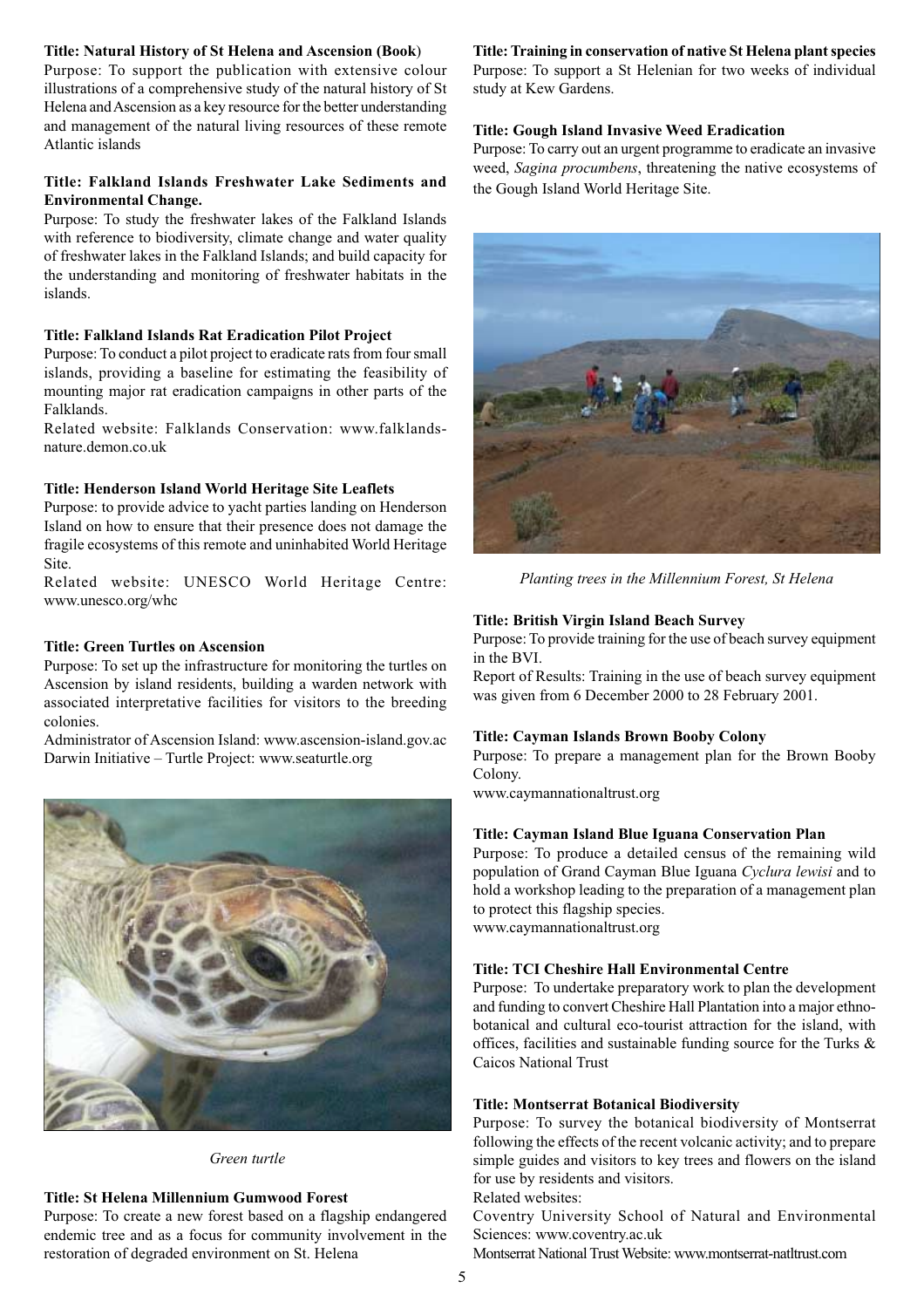

# **SOME OF NORTH AMERICA'S RAREST BIRDS IN TURKS & CAICOS ISLANDS**

Following on from biodiversity survey work undertaken in November 2000 (*Forum News* 19, p.4), further visits were made to Middle Caicos by scientific specialists in January 2001 (when

insects, bats and plants were targeted for survey) and April (birds). The bat work raised important issues to be considered in the management plan to be drafted under this Darwin project. A school visit (featuring a live bat) was very well received, and Bryan Manco



*The tiny - and noisy -Blue Gray Gnatcatcher, one of the characteristic birds of the woodlands and scrub. This one has just captured an insect*

(the local Project Officer) clearly relishes such opportunities to involve the local community in the work of the project.

Whilst the importance of the wetlands is increasingly well known, the dry woodlands had not been noted for their wildlife. However, it is now clear that birds here make themselves obvious only in the one or two hours just after dawn and at certain times of year. The study has found that these woodlands support important breeding populations of characteristic local birds, some widespread but others found in no or few other places (such as the Bahamas, Cuba or Hispaniola); these include Thick-billed Vireo, Bahama Woodstar hummingbird, Greater Antillean Bullfinch and Cuban Crow. In addition to these, the woodlands are vital wintering areas for some North American breeding populations. These birds may also be more obvious in April-May than at other times, because they spend a lot of time feeding to fuel their migrations to the breeding grounds. Among the most important finds during the recent field-work were several Kirkland's Warblers. This is one of the most threatened bird species of the region, the world population consisting of only about 3000 individuals. They breed only in a restricted habitat in one part of Michigan, USA and spend the non-breeding season in largely unknown locations in the Bahamas and TCI. Dr Mike Pienkowski, Forum Chairman and organiser of the ornithological work, noted "It is now clear that the woodland on Middle Caicos is important to the survival of this species and for the continued well-being of many others. Indeed, it is likely that the scrublands and woodlands throughout TCI are of much more importance to wildlife than generally realised. All too often they are regarded as waste-lands but we should be much more careful in how these areas are treated during the Islands' development."

Apart from undertaking the basic survey work, the work is also developing survey methods that will be easy for others to use in the future. In this way, even those new to such studies should be able to contribute to keeping a watchful eye and ear on the future of the wildlife for which the islands are uniquely important.

The Darwin Initiative project on "Developing biodiversity management capacity around the Ramsar site in the Turks & Caicos Islands" is run by the Turks & Caicos National Trust, the UK Overseas Territories Conservation Forum and CAB International. It is funded largely by the UK Government's Department of the Environment, Transport & the Regions. For background, see www.ukotcf.org: click Territories on the side-menu; click Turks & Caicos; the link to the newsletter is at the bottom of that page

#### **Turning research into conservation action in TCI**

Taking forward the results of the Darwin Initiative work formed a major element of recent planning work by the Turks & Caicos National Trust. This was to enable the Trust to take forward the conservation management of the major Ramsar wetland and other important areas. The emphasis was on implementing effective conservation management, with full participation of the local communities via sustainable small businesses. Trust Council Members and Officers, together with representatives of the Forum, participated in 10 days of intensive meetings in March to plan the forward development of the Trust. This included a full-day workshop with Council, meetings with colleagues in Government, including the Governor, the Ministry of Finance and the Investment agency, as well as the environmental departments, and many days of detailed planning and proposal writing.

This built on substantial progress in the capacity and achievements of the Turks & Caicos National Trust. Its Annual General Meeting in November 2000 featured its second Annual Report under its new management. Both the Governor and the Chief Minister spoke warmly about the National Trust, which thanked the Forum and its member organisations for the support that has helped the Trust along this successful path. A few weeks earlier, the Governor had arranged for the Trust Executive Director and Committee to give a presentation to TCI Government Ministers, leading to further joint working between Government and NGO to the benefit of the Islands' heritage.



*Turks & Caicos National Trust Council in working session with Forum officers*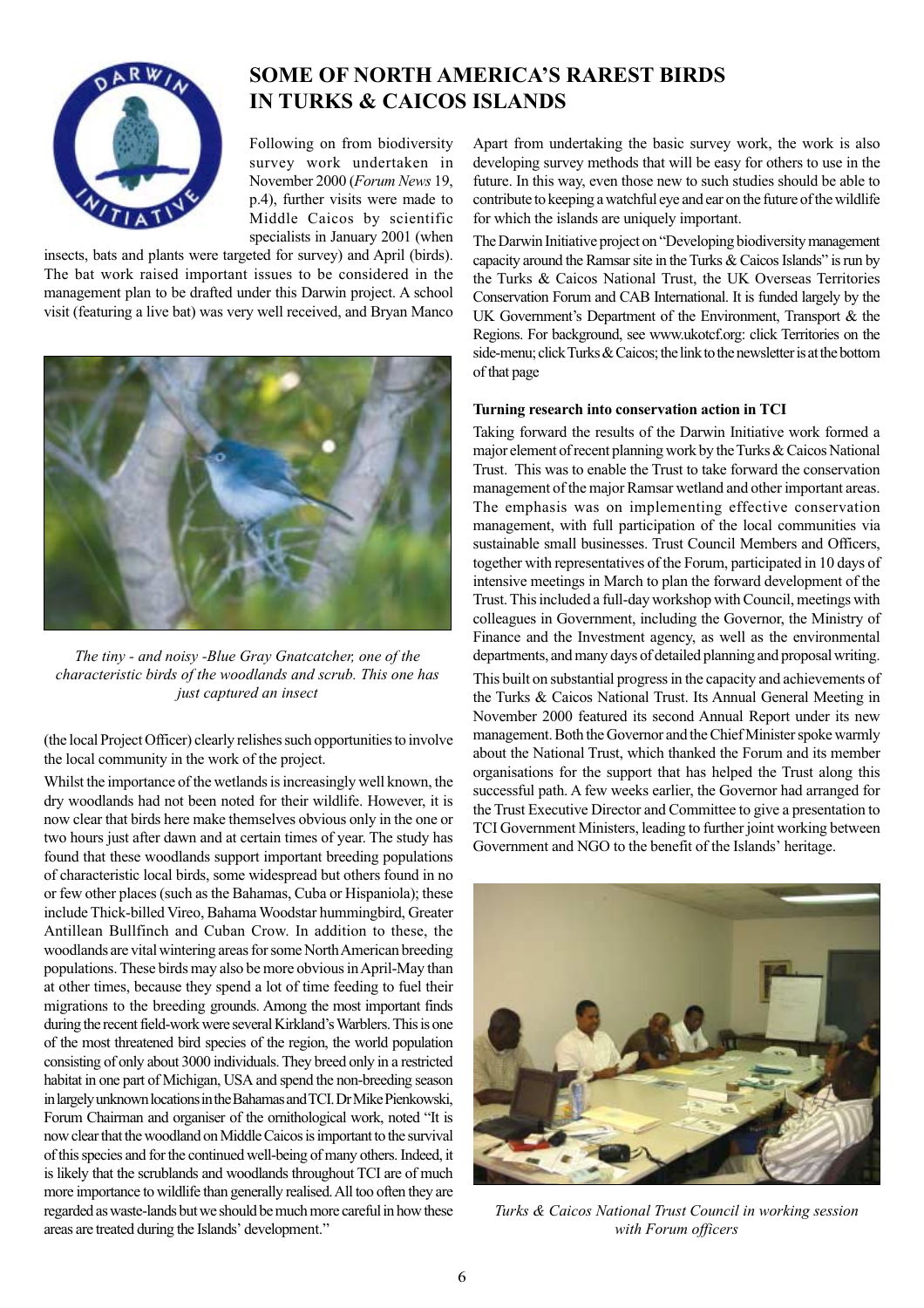

The National Trust of the Turks & Caicos Islands and the Forum would like to thank British Airways for assisting with travel to TCI for Forum personnel's continuing programme to help the Trust increase its capacity to carry through its mission to "safeguard the cultural, historical and natural heritage of the Turks and Caicos Islands".

# **MONTSERRAT NATIONAL TRUST OPENS NEW FACILITY.**

Forum Director for Development Sara Cross and Colin Clubbe from partner organisation RBG Kew visited Montserrat in January this year. The visit was made at the request of the Montserrat National Trust, as a preliminary step towards looking at longer term strategic planning for the organisation, which is beginning to resurrect itself in the wake of the volcano. Despite half the island being evacuated in the late 1990s, and the Trust's Plymouth headquarters being destroyed by ash flows, the Trust has made phenomenal strides forward in the short time since eruptions have died down. Staff, Executive Committee members and volunteers have pulled together to establish a new headquarters in Olveston, and funds have been raised to convert a former residential home into an office, a natural history centre and the two and a half acre garden into a remarkable facility for the organisation. The Forum visit coincided with the opening of the new Natural History Centre. This extensive facility will house educational exhibits, information resources and provide a much needed public meeting space for a range of environmental and historical interests. The event was well attended and marked by speeches from the MNT President, Sarita Francis, MNT Director, Stephen Macnamara, H.E. the Governor, Anthony Abbott, Permanent Secretary for Natural Resources, Anne-Marie Dewar, and Sara Cross and Colin Clubbe from the UK. Plans are now being formulated to transform the garden plot at the rear of the Centre into a landmark botanic garden, representing plants of significance to Montserrat. It is hoped that the garden's potential can be maximised to create a wealth of educational information, as well as becoming a major visitor attraction.

The Forum visit also allowed valuable discussions with the Minister for Natural Resources Mr. Brunel Meade and the Director of Agriculture Mr. Gerard Gray on Montserrat's involvement in the OECS and UK Environmental Charters and the in country efforts over the last 12 months to put together an environmental strategy for the island. Discussions were also held with the Director of the Tourist Board on how Montserrat hopes to meet nature-tourism needs in the future, including collaborative projects with the National Trust and Forestry to establish trails.

Colin Clubbe, RBG Kew, C.Clubbe@rbgkew.org.uk or Sara Cross, UKOTCF, sara.cross@ukotcf.org

# **'FISH TEA' FOR THE ENVIRONMENTALIST'S SOUL!**

### Making sure there's something left for future generations.'

The question with which I am faced is: how does one foster in the generations that will follow the desire to become responsible caretakers of the Earth's natural resources? As the Education Manager for the National Trust for the Cayman Islands, this is my mission. Children have long been recognised as the promise of our future and, for this reason, education is the hallmark of our work. But is it a case of 'mission impossible' given the pace of rapid development and uncharted growth? A new Trust educational resource is giving cause for optimism in the Cayman Islands.

Due to generous local sponsorship, the National Trust for the Cayman Islands recently released its first publication aimed specifically at the young people of the Cayman Islands. *'Fish Tea...A Collection of Caymanian Tales'* was written for them and is dedicated to them – the decision-makers of the future. The colourful stories, presented in print and audio CD, tell of Cayman's unique and diverse natural and cultural treasures. Readers are invited to see how Red Mangrove succeeds in saving the island paradise from Demon's evil plan; witness how Precious Parrot triumphs over a couple of would-be smugglers or join Lewi, the Grand Cayman Blue Iguana's, Extinct Species Support Group. The collection has been well received locally and incorporated into our National Curriculum as a key resource. In addition, the Trust has been lucky enough to have been able to donate class sets to every school on all three islands.

Entering into the historical tradition of storytelling means that the mission of the National Trust, *'to preserve natural environments and places of historic significance for present and future generations of the Cayman Islands'* will be passed on through the *'Fish Tea'* stories. We are hoping that, just as once grandmothers recounted tales on front porch swings, the message engendered in these charming local stories will capture the imagination of a new generation, ensuring that Cayman will step up to the challenge of protecting the irreplaceable and resist becoming a 'paradise lost'.

For more information about the *'Fish Tea'* tales, contact Juliet Austin at the National Trust for the Cayman Islands at (+345) 949-0121, e-mail: ntrust@candw.ky or log on to our web site at www.caymannationaltrust.org .

# **SEVERE STORM DAMAGE ON TRISTAN DA CUNHA**

News has just been received, 23 May 2001 that Tristan da Cunha had been blasted by 120mph winds. Jimmy Glass, Chief Islander phoned to say that communications were disrupted and that the electricity supply had been broken. A number of houses had lost their roofs; a quarter of the hospital had been destroyed including the theatre and X-ray machine. The Prince Philip Community Hall had also been severely damaged. The damage is still being assessed but funding to replace the satellite phone and X-ray machine will be the first priority.

I  $\mathbf{I}$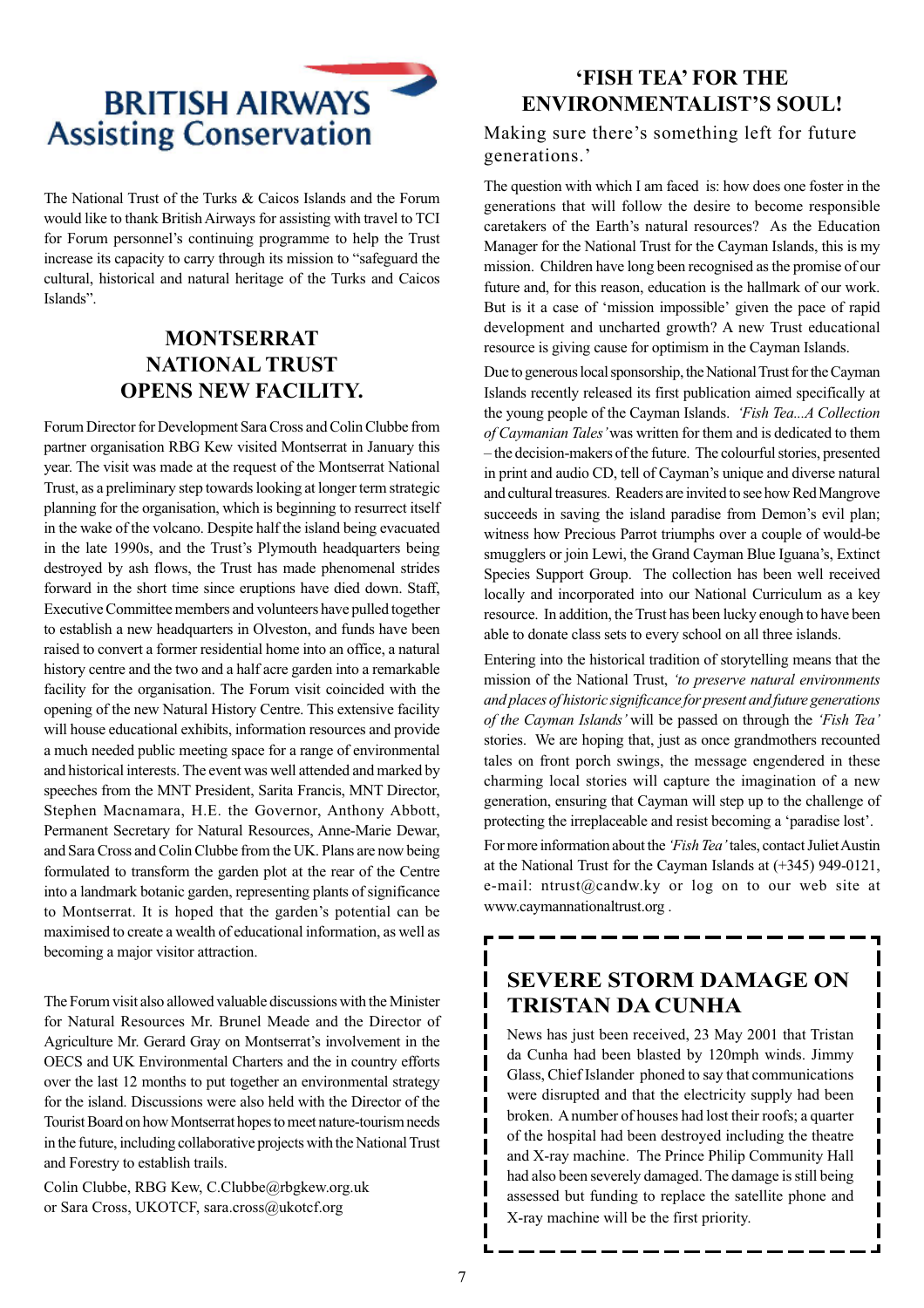# **THE GOUGH ISLAND TERRESTRIAL INVERTEBRATE SURVEY (GITIS): A Darwin Initiative Biodiversity Survey in the South Atlantic**

Gough, a cool-temperate island of around 65km<sup>2</sup> in the Overseas Territory of Tristan da Cunha, lies in the centre of the South Atlantic, approximately 350 km SE of the main Tristan island group. It is one need to supply the island's small meteorological team. This work is carried out in collaboration between the University of Sheffield, UK, and the University of Pretoria, SA, and is being funded as part of the

> Darwin Initiative. Project fieldwork began in September 1999 and will run until September 2001. At the present stage over one million individuals have already been examined, the species lists for the island having already been dramatically increased. Samples are at present being examined by specialists in eight different countries. Around 30 new records for macro-invertebrate species have already been made (several of which are strong candidates for new island

of the least known regions of the UK's overseas territories and, besides the maintenance of a small meteorological station set up in 1956 and sporadic visits by sealers and whalers in the 18<sup>th</sup> and 19<sup>th</sup> centuries, the island has remained relatively free of human influence. Whilst Gough has no native terrestrial mammals, amphibians or reptiles, it is a haven for marine mammals and seabirds. Avian biodiversity in particular reflects the comparative lack of human intervention on the island. With at least 22 species of seabird breeding on the island and two endemic land



*GITIS field team, L-R Dr A. Jones, Ms C. Hanel, Ms Pumeza Skepe, Ms Linda Mabulu.*

birds to boot, the Gough Bunting and Moorhen, Gough is generally accepted as being one of the most important seabird colonies in the world. The obvious conservation significance of the island resulted in it being inscribed on the world heritage list in 1995.

Whilst Gough's seabirds have long alerted ornithologists to the island's significance, Gough has also been the subject of past invertebrate



*Gough Endemic Bunting,* Rowettia goughensis

surveys. The most notable of these was part of the Gough Island Scientific Survey of 1955-56. This expedition spent approximately 6 months ashore carrying out topological, meteorological, geological, botanical and zoological surveys. Invertebrate collections made during this period by (later Sir) Martin Holdgate have since provided the authoritative work on the island's invertebrate fauna.

The recent elevation of Gough to world heritage site status, combined with a growing awareness of the island's conservation importance, motivated the need to update Holdgate's records for Gough's invertebrate species. The GITIS was created as a vehicle to provide base-line species data for conservation purposes and, in particular, to identify threats to the island's native species and habitats from accidentally introduced species associated with the past and ongoing

endemics) while dozens of smaller species, such as mites and copepods, are being surveyed for the first time. The GITIS is also carrying out surveys of the diet of the one mammalian pest species unfortunately introduced to the island by early sealers, namely the house mouse *Mus domesticus*. Initial results have indicated that the diet of these animals does not appear to pose a present threat to any of the island's native species (although this does not preclude a larger historic impact on the island's fauna). However, the full conservation implications of the presence of introduced mice and invertebrate species will not be apparent until the end of the project.

The onset of the GITIS has heralded a welcome conservation renaissance on Gough. In 2000 an RSPB project to resurvey the island's bird populations began, while in the same year a successful FCO-funded project was carried out to eliminate the invasive weed *Sagina procumbens*. Whilst it will be some time before the full findings of the present research on Gough are published, we will endeavour to keep *Forum News* up to date with the ongoing work. Should anybody have particular questions concerning the project further information can be obtained from the author at the address below.

Dr A. G. Jones, GITIS project, BIOME group, Department of Animal and Plant Sciences, University of Sheffield, Sheffield S10 2TN, UK E-mail: a.g.jones@sheffield.ac.uk



*Tristan Wandering albatrosses* Diomedea dabbenena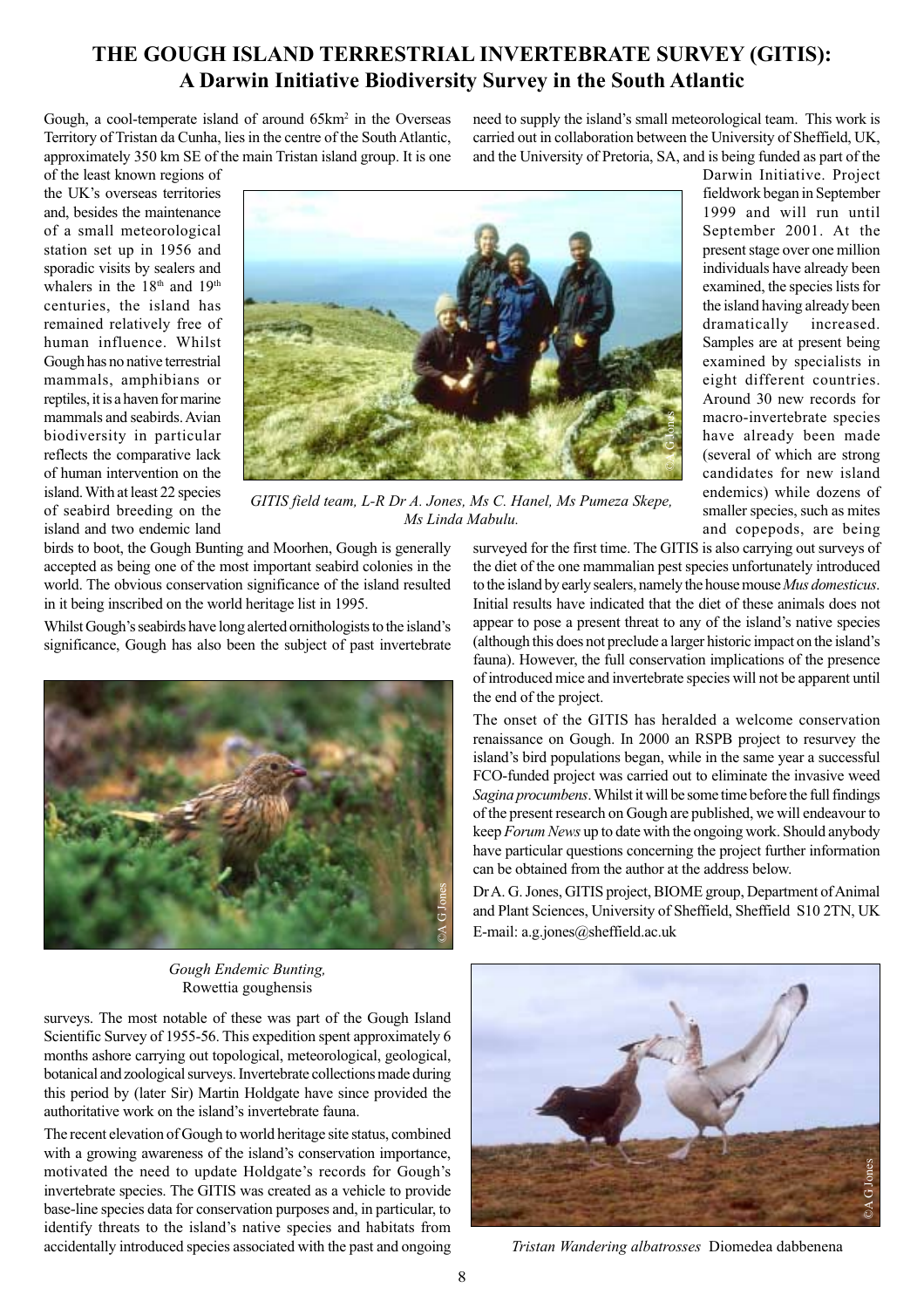# **SEVERE DECLINE IN FALKLANDS BLACK-BROWED ALBATROSS POPULATONS**

Recent studies by Falklands Conservation reveal a dramatic decrease in numbers of Black-browed albatrosses breeding in the Falklands, which hold most of the world population of this beautiful bird. Breeding pairs have dropped by 76,000 from 458,000 in 1995 to 382,000 today. BirdLife International is now considering whether the status of the Black-browed Albatross should be amended from Near Threatened to Vulnerable in the light of this new information.

The most staggering decline of all, a loss of 41,200, is at the largest colony of albatross in the Falklands archipelago, on Steeple Jason Island, one of a chain of nature reserves to the north west of the islands. The results confirm a suspected decline reported last year on Beauchene Island, the second largest Falklands breeding site for albatross

Albatrosses have made headlines recently, attracting royal support from Prince Charles for their protection. They are globally under threat from long-line fisheries, which hook and drown the birds as they dive for the baited lines. "Illegal and unregulated fisheries around the world are having a disastrous effect on these birds" said Dr Nic Huin, albatross scientist working for Falklands Conservation and leader of the albatross census team. "This decline in the Falklands albatross population may well reflect the numbers of birds dying each year in Patagonian Shelf longline fisheries. It is essential that control is taken over unregulated fisheries and every possible mitigation measure put into place to stop this downward trend".

The birds breeding in the Falkland Islands travel vast distances during their winter migration. Recent satellite-tracking studies by Falklands Conservation have shown they are exposed to threats from longline fisheries in Brazil, Uruguay, Argentina and out into international waters, for both toothfish and tuna. Dr Huin, who has been studying the albatross in the Islands for three years, adds "The safeguarding of these populations is something that requires a huge international effort. While every attempt can be made within the Falklands to protect them and their habitat, co-operation and international agreement will be needed to make this effective".

The latest figures are the result of a census of Black-browed albatross in the Falklands carried out during October and November 2000 as part of a 20-month investigation by Falklands Conservation to determine the reasons for the decline in the black-browed albatross population. A Falklands Conservation team of ship-based surveyors estimated the numbers of breeding birds at each site using photography, transects and direct counts for comparison. A major appeal has been launched to fund this study which has received support from the RSPB and Falkland Islands Government. A further £10,000 is still urgently needed to ensure completion of this essential research. Donations to the Appeal are welcomed. Credit card/ telephone donations should be made to 020 8343 0831. Postal donations should be sent to Falklands Conservation at 1 Princes Avenue, Finchley, London N3 2DA.

#### Further Information

Ann Brown: Falklands Conservation, UK Secretary, Tel & Fax: +44(0)20 8343 0831 e-mail: ann@falklands-nature.demon.co.uk Becky Ingham: Conservation Officer (Falklands Islands) Tel: + 500 22247 e-mail: conservation@horizon.co.fk Falklands Conservation WebSite:

www.falklands-nature.demon.co.uk

### **A NEW INTERNATIONAL AGREEMENT TO PROTECT THREATENED SEABIRDS**

Negotiations were successfully concluded on the text of a new international treaty, the Agreement on the Conservation of Albatrosses and Petrels (ACAP) in early February 2001, following a week-long meeting hosted by the South African Government in Cape Town. Attending countries came from both the Northern and Southern Hemispheres, including several from South America. Both albatross and petrel range states and nations with fishing fleets that interact with these highly threatened seabirds were represented.

Albatrosses have the highest proportion of threatened species of any bird family, making them the most imperilled of all the world's seabirds. Up to 26 species of albatross and petrel could become extinct unless firm steps are taken to reverse the destructive effects of uncontrolled longline fishing, pollution, habitat degradation, human disturbance of breeding sites, and introduced diseases and predators. Of the 24 species of albatross, 21 species have declining populations, or have populations of unknown status. About 50% of albatross populations contain fewer than 100 breeding pairs, making albatrosses extremely susceptible to random events or even low levels of mortality.

When all the species of albatross and seven species of petrel from the Southern Hemisphere were listed on the Appendices of the Bonn Convention on the Conservation of Migratory Species, it was a recognition that urgent international cooperation was needed to improve their threatened conservation status (see *Forum News* 18). Following the listings, governments, led by Australia and others in the Valdivia Group of Southern Hemisphere Countries for the Environment, embarked on discussions to develop the Agreement. The Cape Town meeting followed on from an earlier negotiation meeting held in Hobart, Australia in July 2000.

The Agreement, which includes an Action Plan, describes a number of conservation measures to be implemented by signatories to the proposed Agreement. These include research and monitoring, reduction of incidental mortality in fisheries, eradication of non-native species at breeding sites (especially introduced predators such as rats and cats), reduction of disturbance and habitat loss, and reducing pollution.

Mark O'Sullivan, Head of the UK Delegation, stressed his Government's commitment to the Agreement. He said, "We are delighted to have been able to offer support for this important meeting, and at the successful outcome of the negotiations". Mr David Pritchard, representing BirdLife International at the meeting, was also pleased with the outcome of the negotiations. He called for countries to begin implementing the terms of the Agreement immediately, without waiting for the formality of entry into force.

 The governments of South Africa, Australia, New Zealand, and the United Kingdom sponsored the Agreement meeting in Cape Town. John Cooper, Avian Demography Unit, University of Cape Town, jcooper@botzoo.uct.za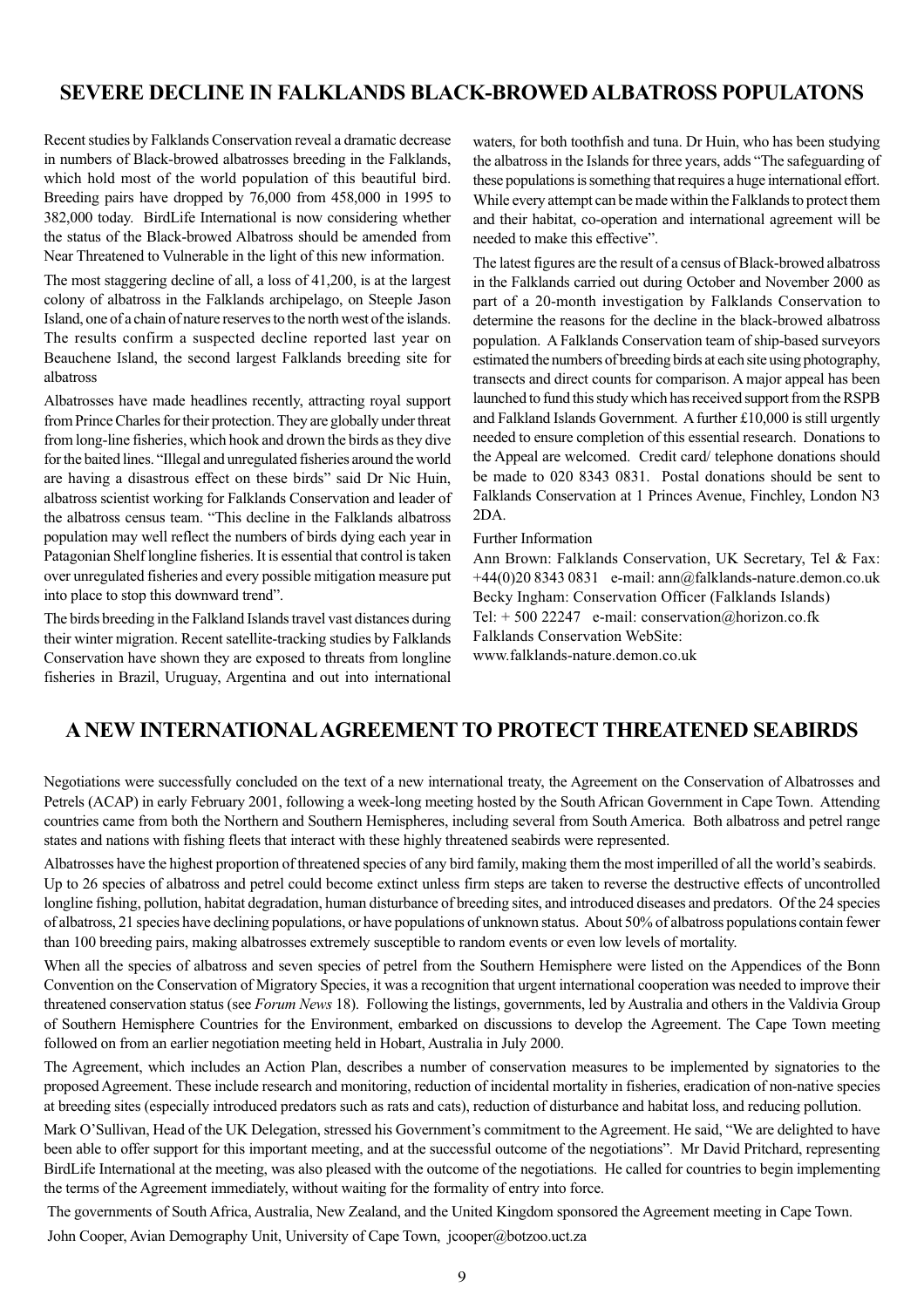# **SUSTAINABLE FARMING IN GUERNSEY**

The maintenance of sustainable and traditional agriculture in island communities is becoming increasingly difficult, faced with the globalisation of trade in agricultural products. Industrialised and large-scale farming can supply these products at a price well below the cost of production in most small island communities.

The Channel Islands characterise many of the problems faced by island communities. Production and marketing costs are high due to high transport charges and the distance from mainland markets and consequently island producers must look to their own population to consume their produce. The industry accepts that there must be an equitable balance between environmental protection, wildlife conservation, economic viability and social values in a sustainable agricultural system. Taking cognisance of changing consumer attitudes several farmers are changing to organic milk and vegetable production following the introduction of a conversion scheme.



*Small field system of farming in Guernsey*

#### **Farming in Guernsey**

Agriculture in Guernsey is traditionally dairy farming. It is constrained by insularity and by the particular nature of the island, which is characterised by small fragmented farms, small fields with traditional hedge banks, and an absence of security of land tenure. Urban development has resulted in farming being carried out in very close proximity to dwelling houses. In this situation farming is said to maintain the 'green lungs' – the green spaces - for the urban community.

The community has supported dairy farming because it has preserved a more traditional way of life, the Guernsey island breed of dairy cow and a working semi-natural landscape. Without agriculture as a viable industry to utilise and maintain the open land, there would be an insatiable demand for industrial, office and housing development on the open spaces. Even the development of large gardens change the 'feel' of the island from one of a relatively open landscape to that of a manicured urban community. But the increasing size of farms and improving efficiency has led to growing concerns about environmental degradation and water pollution, whilst others are becoming increasingly concerned about the welfare of animals in intensive farming systems.

In the future, agriculture will be as much concerned with the conservation of wildlife habitats and bio-diversity within the island, and the genetic survival of the island breed of cattle, as it is with the production of milk and locally produced dairy products.

#### **Farming with Wildlife in Mind**

Wildlife conservation is dependent upon the continuity of less intensive farming practices. The island has resolved to prevent further environmental degradation, the loss of bio-diversity, and pollution of water, soils and air. The Agriculture and Countryside Board is promoting a Countryside Management Scheme. This voluntary scheme encourages each farmer to take part in a 'farm bio-diversity action plan', to undertake a 'manure management plan' to store and spread waste in an appropriate manner, and to calculate an annual 'farm nutrient budget' to monitor surplus nutrients and avoid water pollution. Although voluntary, the scheme is so attractive that all dairy farmers supplying milk to the States Dairy have joined the scheme.



*Guernsey cows*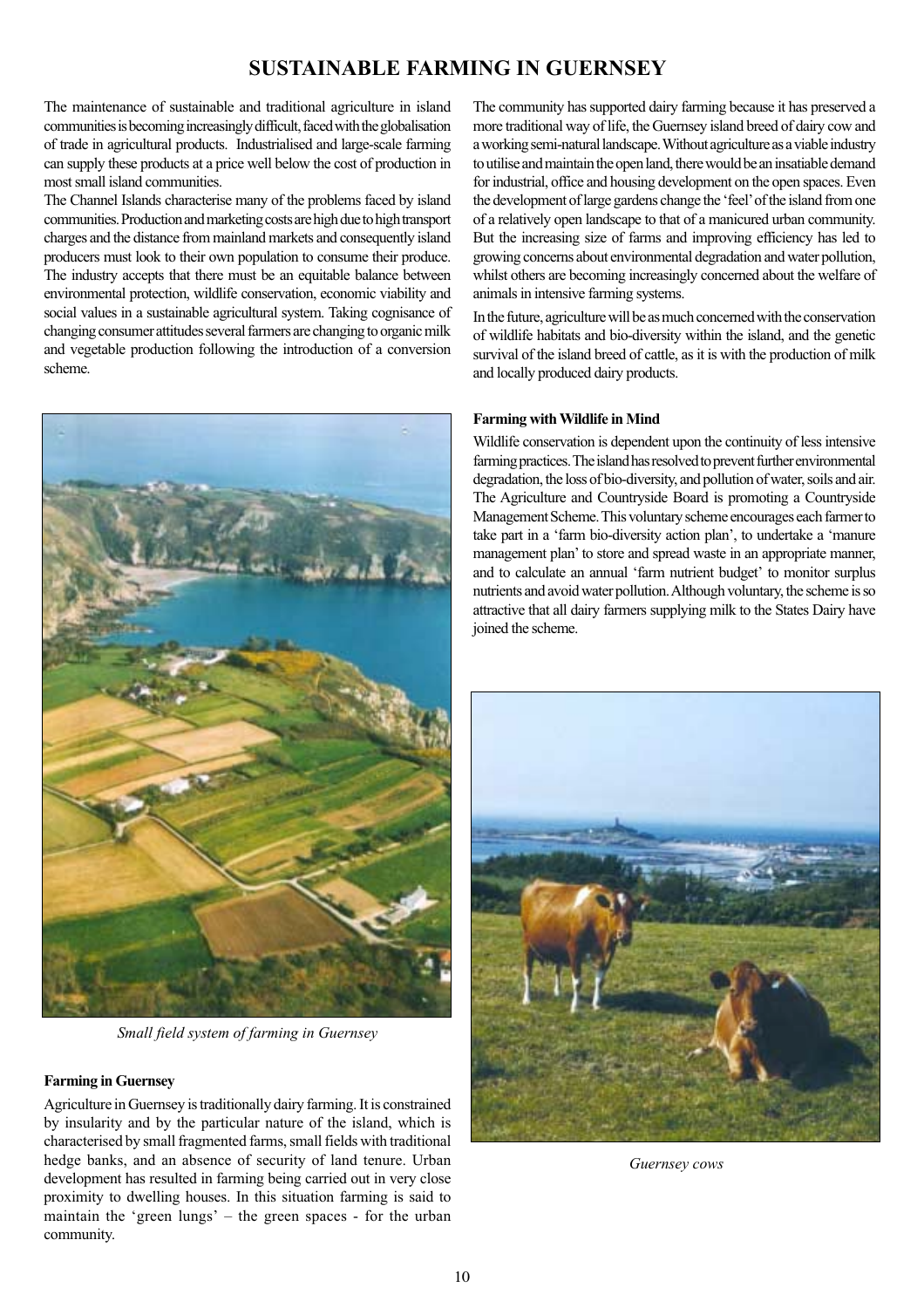#### **The Agriculture and Countryside Board's Policy**

The Board's policy includes several elements in a new 'Farm Management Contract'. This includes the following elements:

1. A contract to supply a known annual amount of milk to Guernsey Dairy.

2. A Dairy Quality Assurance Scheme to ensure milk is produced in an appropriate environment to meet known hygienic quality objectives. 3. An implementation plan to work towards the proposals contained in the Manure Management Plan over an agreed time scale. Grants and farm loans are available to help farmers to make the necessary investments in

slurry storage. 4. The Guernsey Countryside Management Scheme. Farmer should agree to co-operate in the provision of a Biodiversity Action Plan and to implement

it. The plans will be monitored and revised annually to maintain and enhance wildlife and countryside conservation.

5. Farms must not exceed an annual maximum stocking rate of 2.0 livestock units (equivalent to 2 dairy cows) per hectare on the available grazing and forage conservation areas.

6. Field boundaries and hedge banks have been identified as the most important individual habitat on farmland and as such specific management prescriptions have been included in the initial farm contracts.

7. Farm records of fertiliser, slurry and pesticide use will be kept.

8. An agreement to co-operate in the calculation of a 'farm-gate' nutrient balance. This will take account of the input of purchased fertilisers and feeds and the output of milk and other crops from each farm.

9. Improved animal welfare. Provisions to ensure the continued delivery of high standards of animal welfare will be agreed and monitored.

#### **Conclusion**

The Agriculture and Countryside Board's Policy is likely to evolve in the future. It is likely that there will be much greater emphasis on environmental concerns, the conservation of landscape and wildlife, enhanced animal welfare, organic production and food safety. It is also likely that there will be further moves to break the link between production and the payment for environmental and conservation benefits. The payment of agricultural subsidies will be conditional on each farm's compliance with the approved practices.

Farmers will not be able to achieve all these major changes to their farming practices overnight. It will require substantial changes to the management of their farms and require considerable assistance and advice. The Guernsey Agriculture and Countryside Board is well aware that it will need to provide continued information, encouragement and advice to help farmers to make the necessary improvements.

Andrew Casebow Agriculture and Environment Adviser States of Guernsey Agriculture and Countryside Board.

# **NEW CARIBBEAN BAT INFORMATION EXCHANGE E-GROUP**

Interested people in the Caribbean area have joined together to form a Caribbean-bats group email group. This group is for the exchange of scientific and anecdotal information about the study of bats in the insular Caribbean. It is moderated by Lois Blumenthal of the Cayman Islands and includes scientists who visit various islands to do studies, as well as conservation groups and students in St. Lucia, Bonaire, Puerto Rico, Jamaica, Martinique and many other French, Dutch, Spanish and English-speaking islands. The forum is conducted in English.

Information is being exchanged about symposiums and special events as well as studies being carried out on various islands and the launching of public awareness campaigns, proper exclusion of bats from roof spaces and the building and erection of bat houses. This is a very lively discussion group and a wonderful new tool for conservationists and scientists all over the Caribbean.

To join the group simply send an e-mail to: Caribbeanbats@yahoogroups.com If you would like to learn more about the Caribbean-bats group, and read the archive of letters please visit http:/ /groups.yahoo.com/group/Caribbean-bats It will be necessary first to have your application approved by the e-group moderator. This is quickly and easily done and will take only one day or less. Lists are not sold or traded and do not result in a deluge of junk mail.

I would love to export what we have learned here to other Caribbean Islands where it is applicable. Please contact me, Lois Blumenthal at bats@candw.ky, through the website, or at blu@candw.ky for help in beginning a bat conservation programme or to exchange information.

# **ANGUILLA BIRDS**

Birds are getting a big publicity boost with the publication of a new and colourful identification card by the Anguilla National Trust.

The cards are printed on plastic and illustrate most of the species commonly seen on the islands. The colour pictures are taken from "The Birds Of the West Indies" with the generous permission of the US Fish and Wildlife Service "Winged Ambassadors" Programme and the cards have been funded and produced in the UK by RSPB and Archmain Communications.

To accompany the cards, RSPB has produced a "Field Checklist of the Birds of Anguilla" and a much more detailed "Annotated Checklist" which summarises all the known records of the 133 species that have been seen there.

Copies of these publications are available from the Anguilla National Trust or from Global Programmes Department at RSPB.

These publications are the result of a series of visits to Anguilla by RSPB staff in the last 18 months that are expected to continue in 2001. Julian Hughes and Steve Holliday, who have done most of the editing, both told *Forum News* how delighted they were to be able to go somewhere where there were lots of birds to see and where almost anyone could contribute new species to the list in a day's birding.

The Annotated Checklist is available on the Forum's website.

Anguilla National Trust, P O Box 1234, the Valley, Anguilla British West Indies

Email: axanat@anguillanet.com